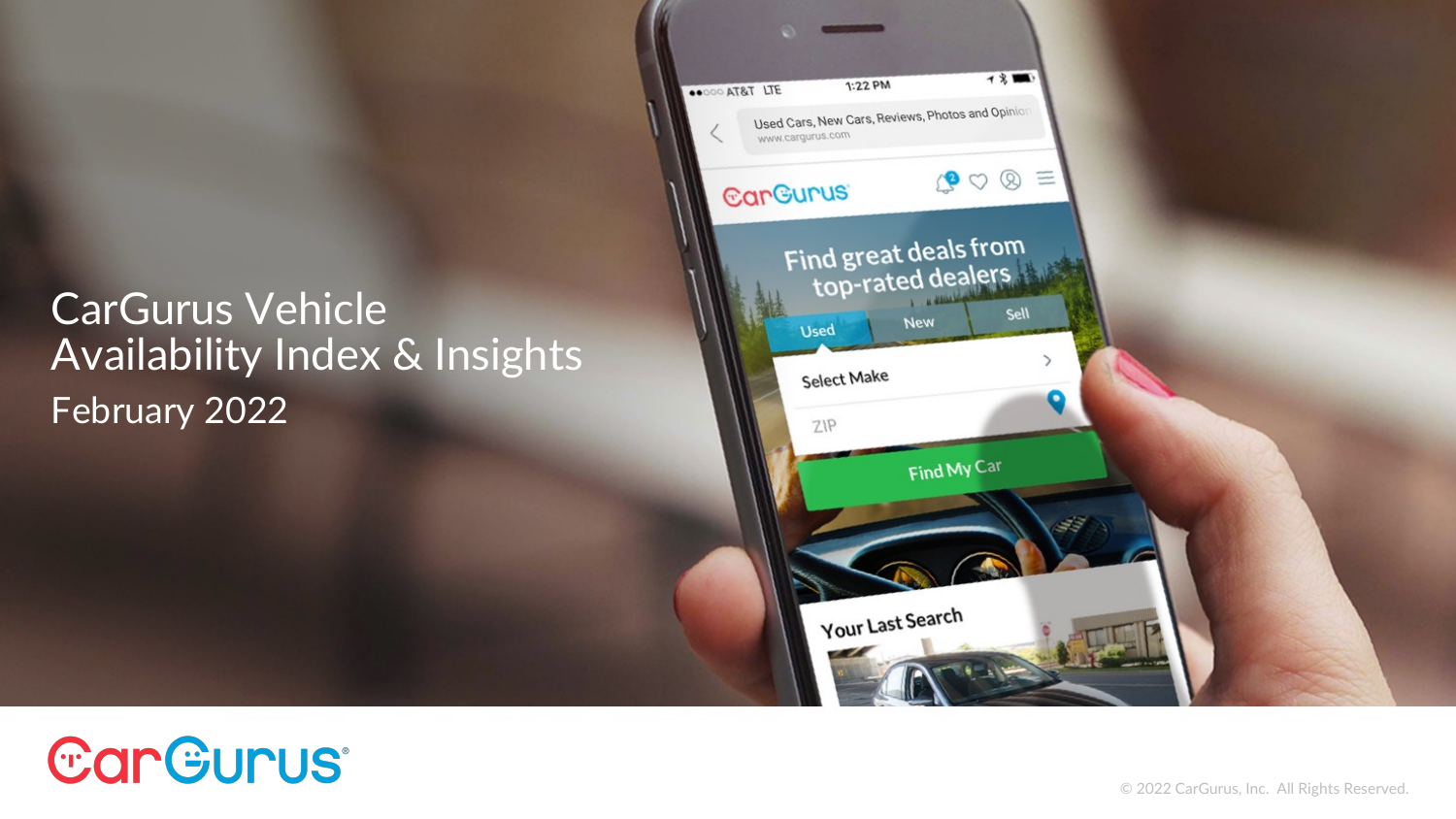# Continued disruption keeps new inventory low

February saw disruptions from plant shutdowns to burning ships that further impacted new inventory levels. Used saw recovery on a ratio basis, although levels remain below pre-COVID on a total basis.



US: CarGurus New Vehicle Availability Index\*



• New inventory **decreased 1.5%** compared to January and remains **down 69.2%** YoY.

Source: CarGurus \* Month end dealer inventory/dealer indexed to November 2019



• Used inventory **increased by 2%** from January and is **up 5.2% YoY**.

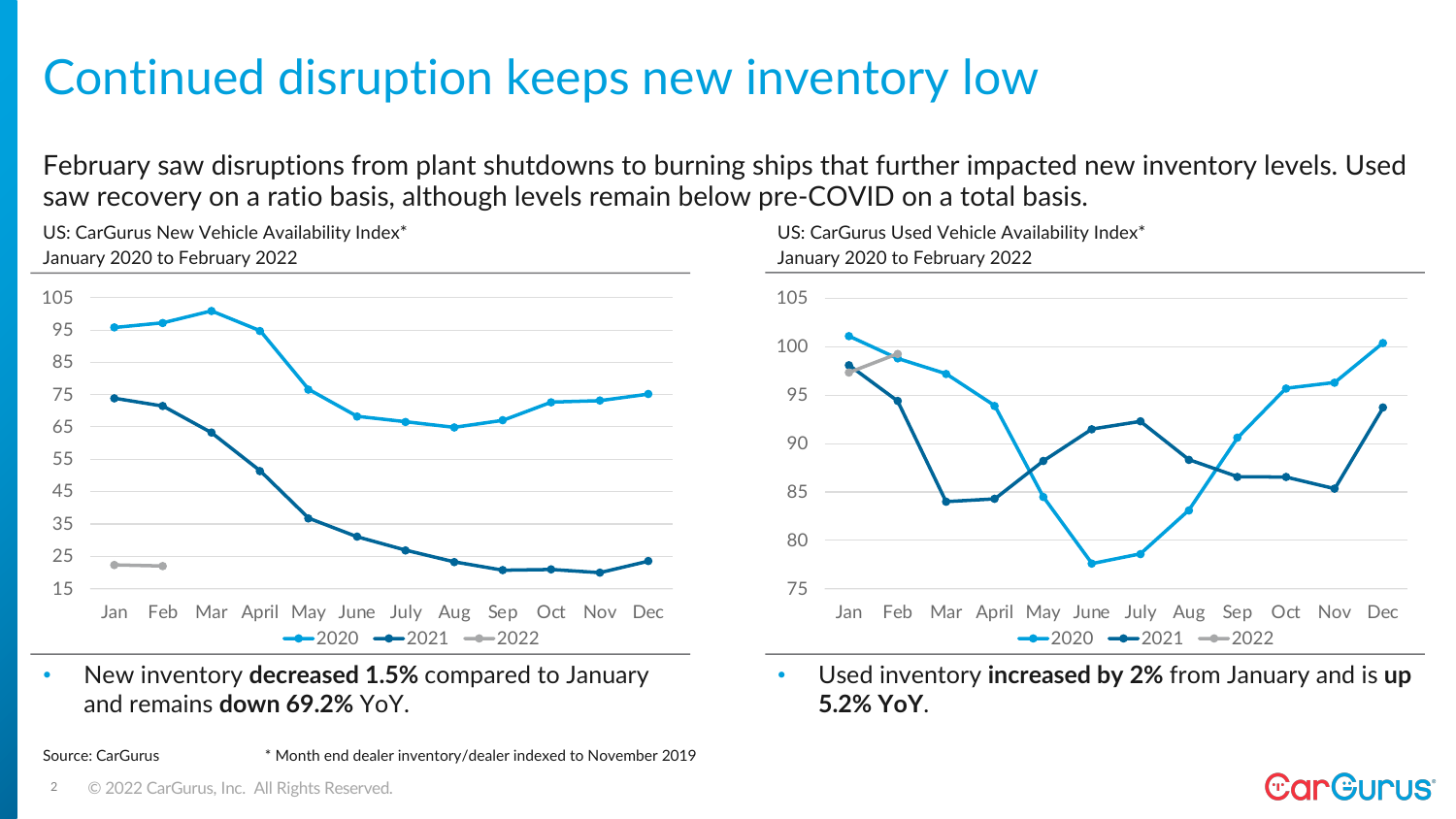## Prices effectively flat at month end, but change is likely coming

Month end pricing was flat; however, we did see a downward shift mid-month for used prices as a wider array of priced inventory came to market, which is in-line with wholesale pricing trends.

January 2020 to February 2022 (month end inventory, thousands \$) \$36 \$37 \$38 \$39 \$40 \$41 \$42 \$43 \$44 \$45 \$46 \$47 \$48 Jan Feb Mar April May June July Aug Sep Oct Nov Dec  $-2020$   $-2021$   $-2022$ 

• The average listing price of a new vehicle **is up 0.3%**  from January and **25.1% YoY**.

### Source: CarGurus



• Used vehicle inventory prices are **up 0.3% from January** and **39.2% YoY.**

**CarGurus** 

#### 3 © 2022 CarGurus, Inc. All Rights Reserved.

US: Average new vehicle listing price